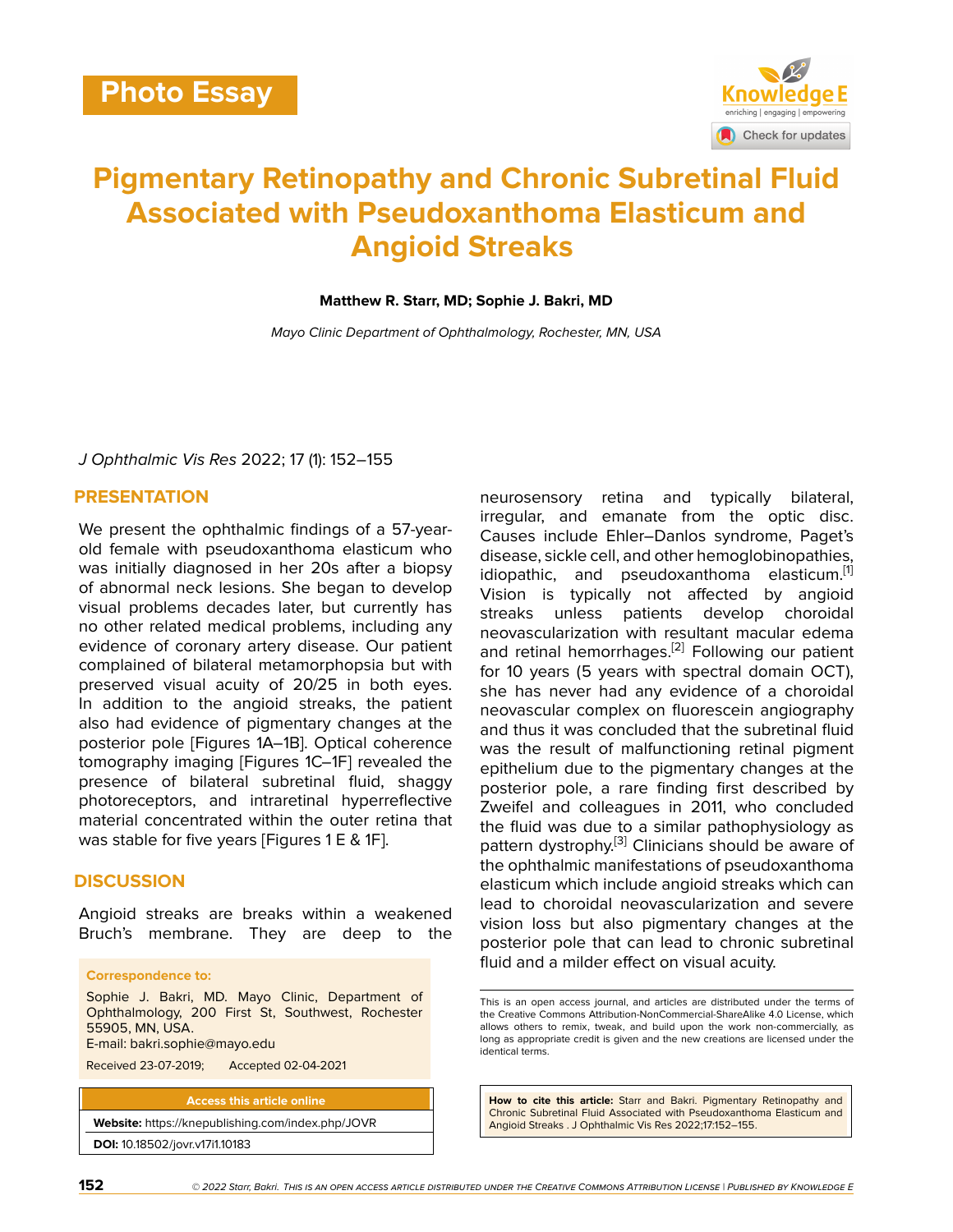

**Figure 1.** Fundus images (A) with bilateral hyperpigmented lines emanating from the discs, consistent with angioid streaks (white arrows). On FAF (B), the angioid streaks are easily appreciated (white arrows). Also seen are punctate areas of hyper- and hypo-FAF surrounding the disc and within the fovea (asterisks). The hyper-FAF lesions are felt to be accumulations of photoreceptor lipofuscin while the hypo-FAF lesions are thought to be related to subretinal drusenoid deposits. On OCT (C-F), there is evidence of bilateral subretinal fluid (red arrows) consistent with chronic RPE damage that are stable over five years (C & D images taken five years before E & F images).